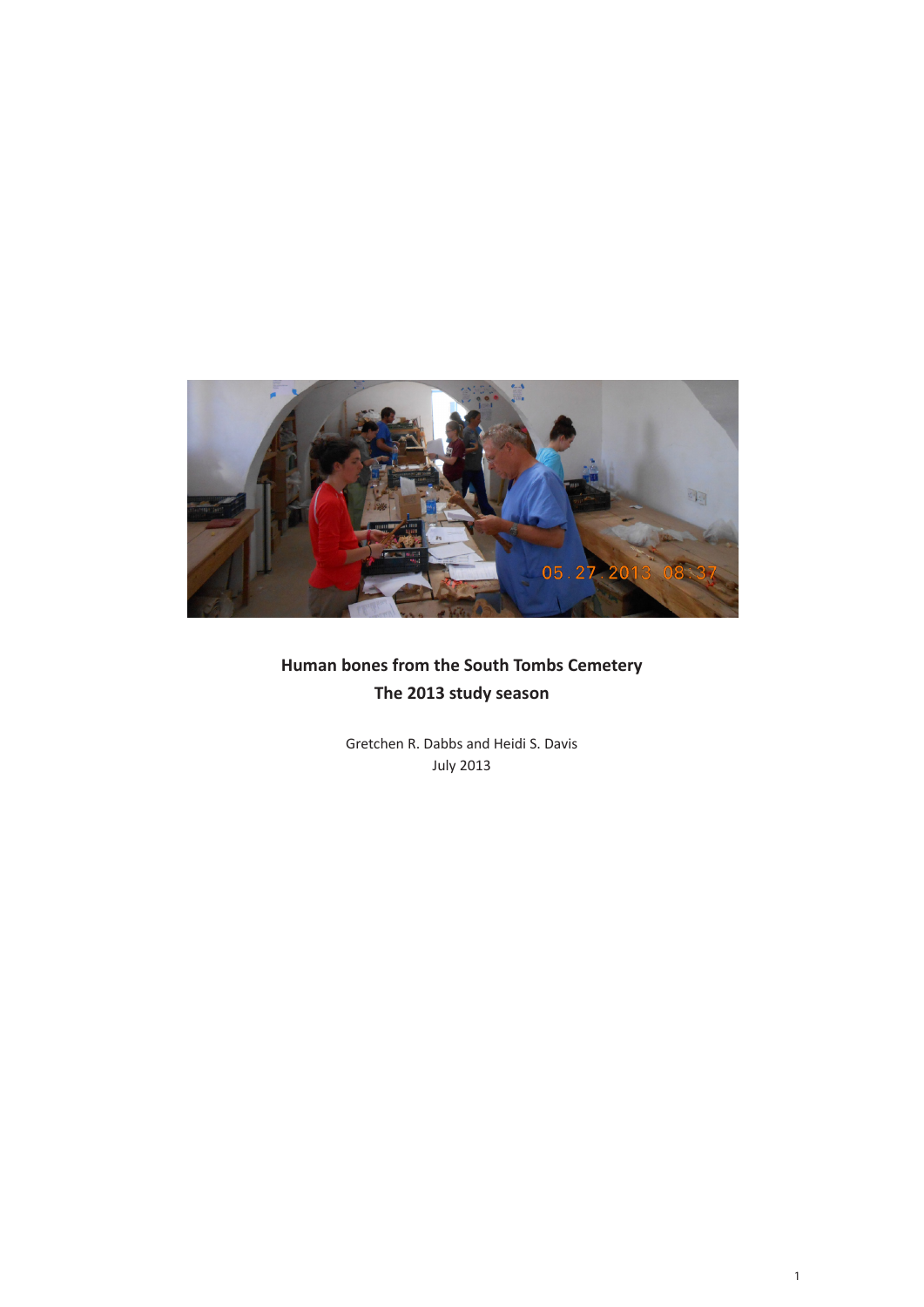Examination and analysis of the skeletal material recovered during the previous excavation seasons (November–December 2012 and March–April 2013) began on 19 May and ended on 10 June 2012. The bioarchaeology project participants were Jerry Rose (University of Arkansas); Gretchen Dabbs (Southern Illinois University, Carbondale); Kristin Krueger (Loyola University, Chicago) and a team of 12 student researchers: Kelly Blevins, Bonnie Clark, Megan Cleary, Heidi Davis, Kaitlin East, Linda Golden, Emma Kirby, Lindsey Kitchell, Claire Liersch, Jessica McGinn, William Schaffer and David Weaver.

In total, 70 individuals and 13 isolated skulls were analysed. Additionally, 22 crania with attached hair were given basic analyses (age, sex, and dental observations) when possible while not disturbing the hairstyles, which are reserved for future study. The procedure followed was the same as that described in last year's report (Rose and Dabbs 2012). Additionally, a team of four trained local workers was employed this season to clean the skeletal material that could not be analysed. This was a necessary step because, if left uncleaned for long periods, sand will cement to the bone surface and obscure subtle features that indicate disease and injury. In total, 157 skeletal units (individual or isolated skull) were dry-brushed clean.

The demographic results are as follows: 37 individuals (53%) were younger than 15 years and sex could not be estimated; 19 (27%) were adult females; 12 (17%) were adult males; and two adults could not be sexed (3%). Thirteen isolated skulls were also analysed: six subadults (46%) and seven adults (54%). Of the adult skulls, four were female (57%) and the remaining three were indeterminate. No definitively male isolated skulls were examined this season. One priority was to document fully the totality of the subadult sample, and much effort was directed toward those individuals. Thus, the demographic distribution this year is somewhat skewed by the sampling technique. However, high juvenile mortality has always been a hallmark of the cemetery, and this year is no exception. The age distribution of the analysed sample is as follows: 0–2.9 years = 20%; 3–6.9 years = 7%; 7–14.9 years = 26%; 15–24 years = 16%; 25–35 years = 13%; 36–50 years = 14%; and over 50 years = 3%. Future analysis of the remaining individuals will demonstrate whether the observed trend of over-representation of subadults continues. Using only sexed individuals, there were many more females (61%) than males (39%).

|         | infant<br>$(0-2.9 \text{ yr})$ | early child<br>$(3-6.9 \,\text{yr})$ | late child<br>$(7-14.9 \text{ yr})$ | adolescent<br>$(15-24 \text{ yr})$ | 25-35 vr | 36-50 yr | $50+vr$ | total |
|---------|--------------------------------|--------------------------------------|-------------------------------------|------------------------------------|----------|----------|---------|-------|
| 2005-12 | 49                             | 28                                   | 43                                  | 58                                 | 50       | 54       |         | 288   |
| 2013    | 14                             |                                      | 18                                  | 11                                 | 9        | 10       |         | 69    |
| total   | 63                             | 33                                   | 61                                  | 69                                 | 59       | 64       |         | 357   |

*Table 1. Number of Individuals analyzed from the South Tombs Cemetery. (Individuals assessed only as 'adult' or 'subadult' omitted)*

Table 1 shows the distribution of skeletons from this and previous seasons whose age at death could be determined. This year, the highest mortality is found in late childhood (8–14.9 years), which is unusual. The common demographic pattern is for the highest mortality rate to be observed in the youngest age group (birth–2.9 yrs). Then mortality normally drops off to nearly zero for several years, until adulthood. When we add the 2013 data to the totality of the cemetery skeletal data, the normal pattern is more closely observed, although subadult mortality is still very high (Figure 2).

Healed fractures and metabolic problems continue to be common. *Cribra orbitalia* was observed in 29% of the eye orbits of all individuals examined this year indicating past metabolic problems, and 15% of individuals had signs of bacterial infection. Those individuals older than 15 years also showed frequent healed fractures: of the head (12%), vertebrae (38%), limbs (31%) and ribs (34%). With the exception of rib trauma, which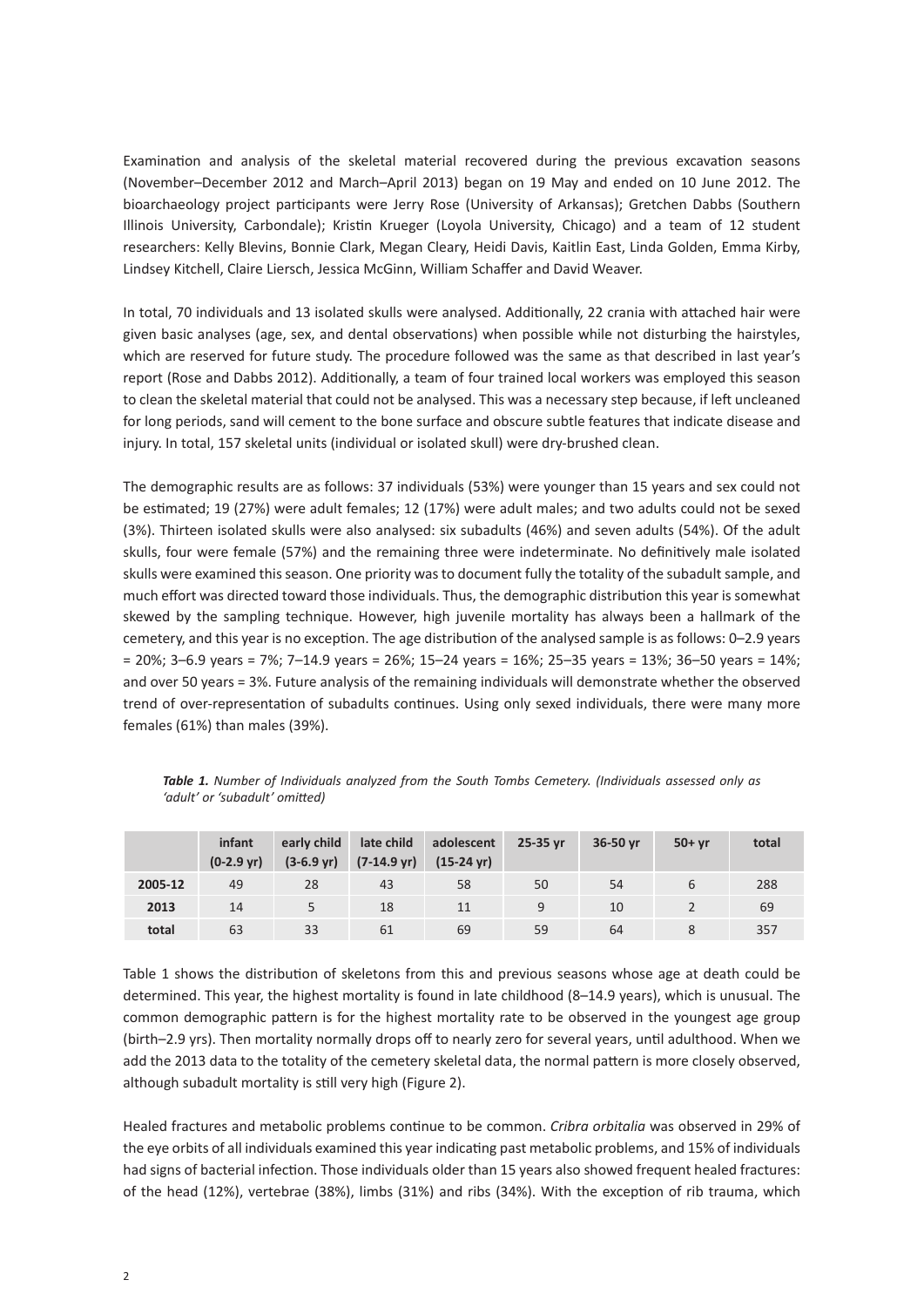

*Figure 1. Megan Cleary from Southern Illinois University examines a skull from the South Tombs Cemetery.*

decreased slightly, the frequencies of trauma observed in 2013 are higher than previously observed at the cemetery. Three of the adult males (25% of all 2013 males) displayed healed piercing wounds to the scapula. This increases the number of adult males displaying these non-lethal wounds to eleven individuals.

As with previous seasons, traumatic injury was identified in all classes of individuals. This year, the first instance of definitive perimortem trauma was observed. A 13.5 year old subadult exhibited a depressed fracture (3.3 cm sq) of the temple region on the right side of the head. The wound had radiating fractures extending from it and maintained bony hinging, both of which are characteristic of injuries that transpired during life. No evidence of healing or other bony response was observed, suggesting the injury occurred a short time before death, perhaps even as the causative event.

All the data collected through 2012 provides an average male stature (n=55) of 161.44 cm, while the average female stature (n=70) is 151.39 cm. The 12 adult males analysed this year with complete long bones available for stature estimation have an average height of 160.02 cm and the 19 adult females had an average height of 153.67 cm. The most recently excavated males are slightly shorter than males excavated in previous seasons, but the females are slightly taller. On the whole, Amarna adults continue to be the shortest reported for ancient Egypt (see Zakrewski 2003 for comparison). When these results are added to the analysis of all the previous skeletons, they support the conclusions already reached. The three emergent themes are a higher than expected subadult mortality rate between 7 and 20 years of age; high rates of bony fracture indicating both accidental and intentional traumatic injury; and low adult stature as an indicator of poor childhood health and nutrition.